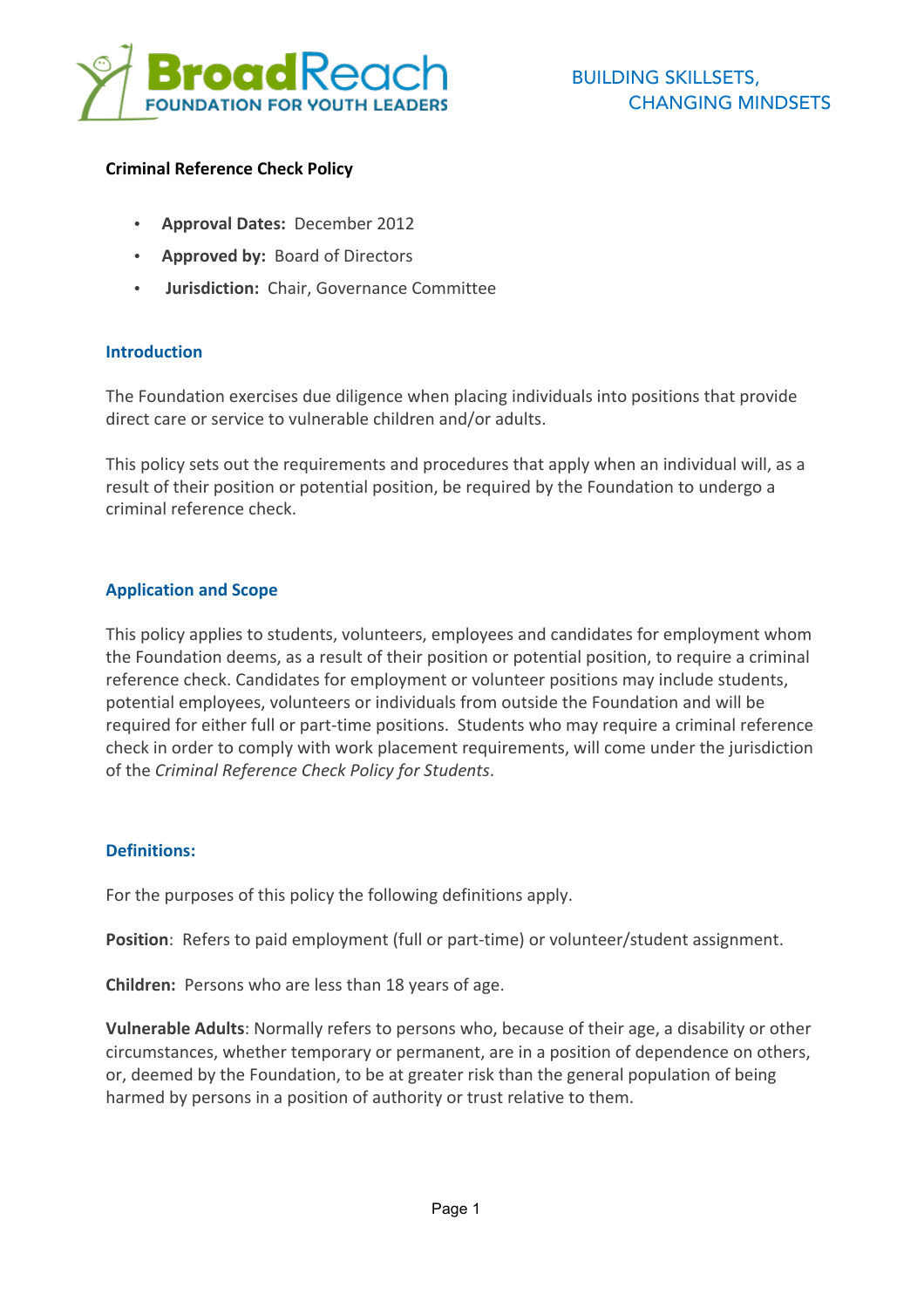**Direct Care:** Direct care normally refers to positions that provide support and supervision of individuals in a variety of areas of their lives, including vocational, educational, medical, social and/or recreational.

**Criminal Reference Check:** Consists of a check by the Toronto Police Service, or the police centre that has jurisdiction over the area where the individual resides. The check includes disclosure of:

- Criminal record (adult);
- Criminal record (young offenders);
- Records of not guilty by reason of mental incompetence;

Pending charges and previous or ongoing investigations under federal and provincial statutes;

- Pending charges under the *Child and Family Services Act*;
- Convictions for provincial offences;
- Probation orders;
- Prohibition and other judicial orders which are in effect;
- Records of conviction for offences under the *Child and Family Services Act*.

Criminal Code convictions will not be reported as part of the criminal reference check if a pardon has been granted. Summary information details any type of police contact for which the individual has not been charged or convicted.

# **Policy**

A current criminal reference check is required for identified positions, before an individual can be confirmed in that position. If a student, volunteer or candidate for a position refuses to consent to, or cooperate with, the criminal reference check he/she will no longer be eligible for the position.

Offers of employment and student/volunteer assignments for identified positions are conditional upon a satisfactory criminal reference check.

The results of criminal reference checks will be reviewed by the Executive Director or designate. The presence of a criminal record does not automatically disqualify an individual from a position. The Executive or designate, will assess each situation to decide to what extent the individual would pose a risk to children and/or vulnerable adults. Consideration will be given to the following factors: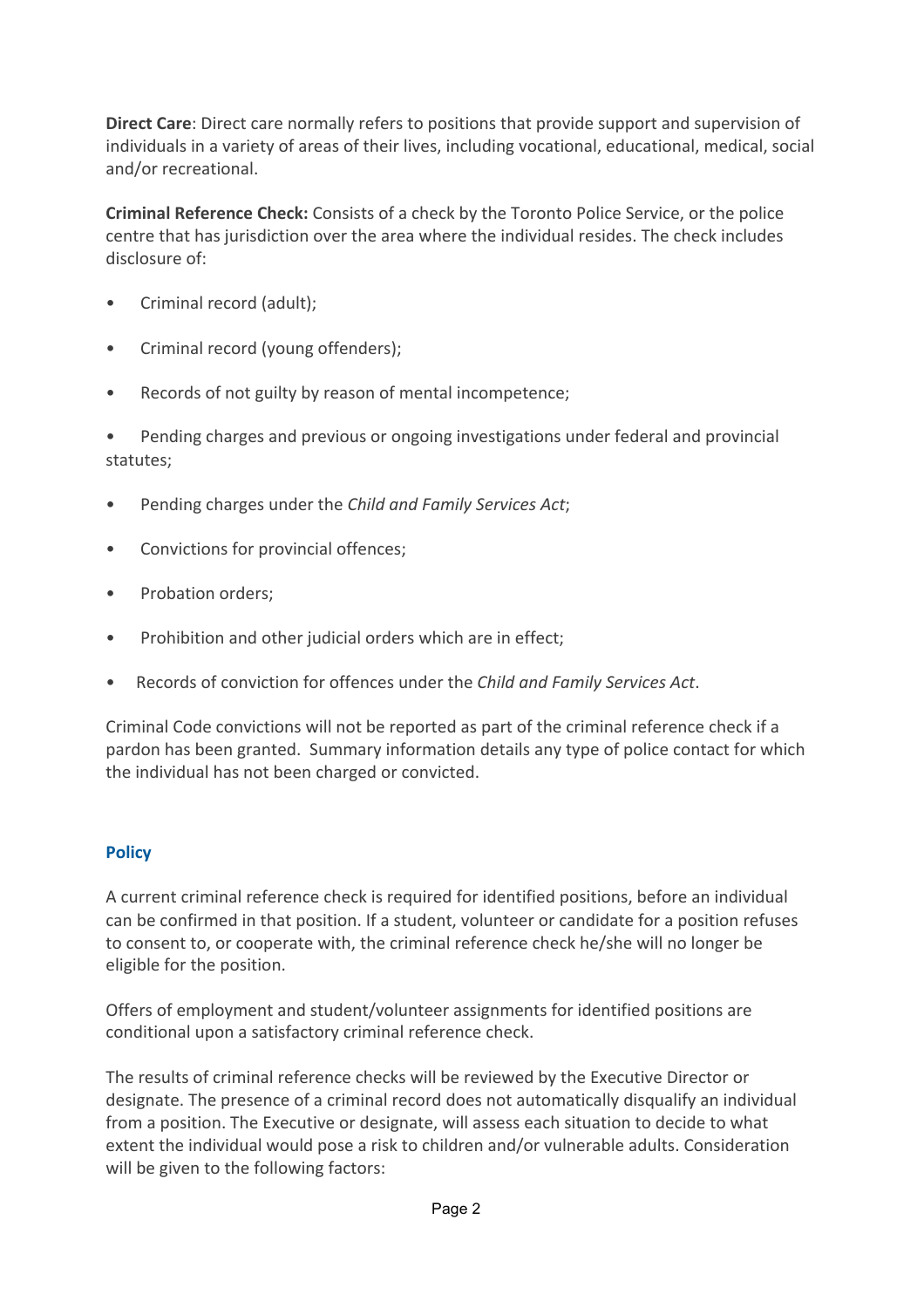

- 1. The nature of the offence and the number of convictions;
- 2. Sentence(s) received;
- 3. The length of time since the most recent conviction:
- 4. Any rehabilitative efforts made by the candidate;
- 5. Any submissions made by the candidate;

6. The specific duties and responsibilities associated with the position and the relevance of the particular criminal conviction to the position;

7. Any other factors deemed relevant by the Executive Director.

Candidates applying for positions subject to this policy will be advised of the requirement for a criminal reference check should they be the successful candidate. Volunteers who will be affected by this policy will be informed of the requirement for a criminal reference check and will have completed a criminal reference check before they begin their volunteer activities.

The Foundation will establish and maintain a list of positions that would be reasonably expected to be subject to this policy.

#### **Cost**

If requested, the cost of criminal reference checks will be charged to a Foundation cost centre and be administered by Human Resources for employment and volunteer related positions.

### **Confidentiality of Information**

Personal information cannot be collected, used or disclosed without the prior written consent of the individual in question. The Toronto Police Service, or other police centre, will release to the individual, information regarding their own criminal record and/or summary information.

Information collected with respect to criminal reference checks will be maintained in accordance with the Memorandum of Understanding between the Toronto Police Service and Broad Reach Foundation. Broad Reach will maintain the information in a secure manner for the duration of the individual's employment or assignment. Once an individual's employment/assignment is terminated, all information obtained through the criminal reference check will be destroyed. The information is confidential and will be maintained in a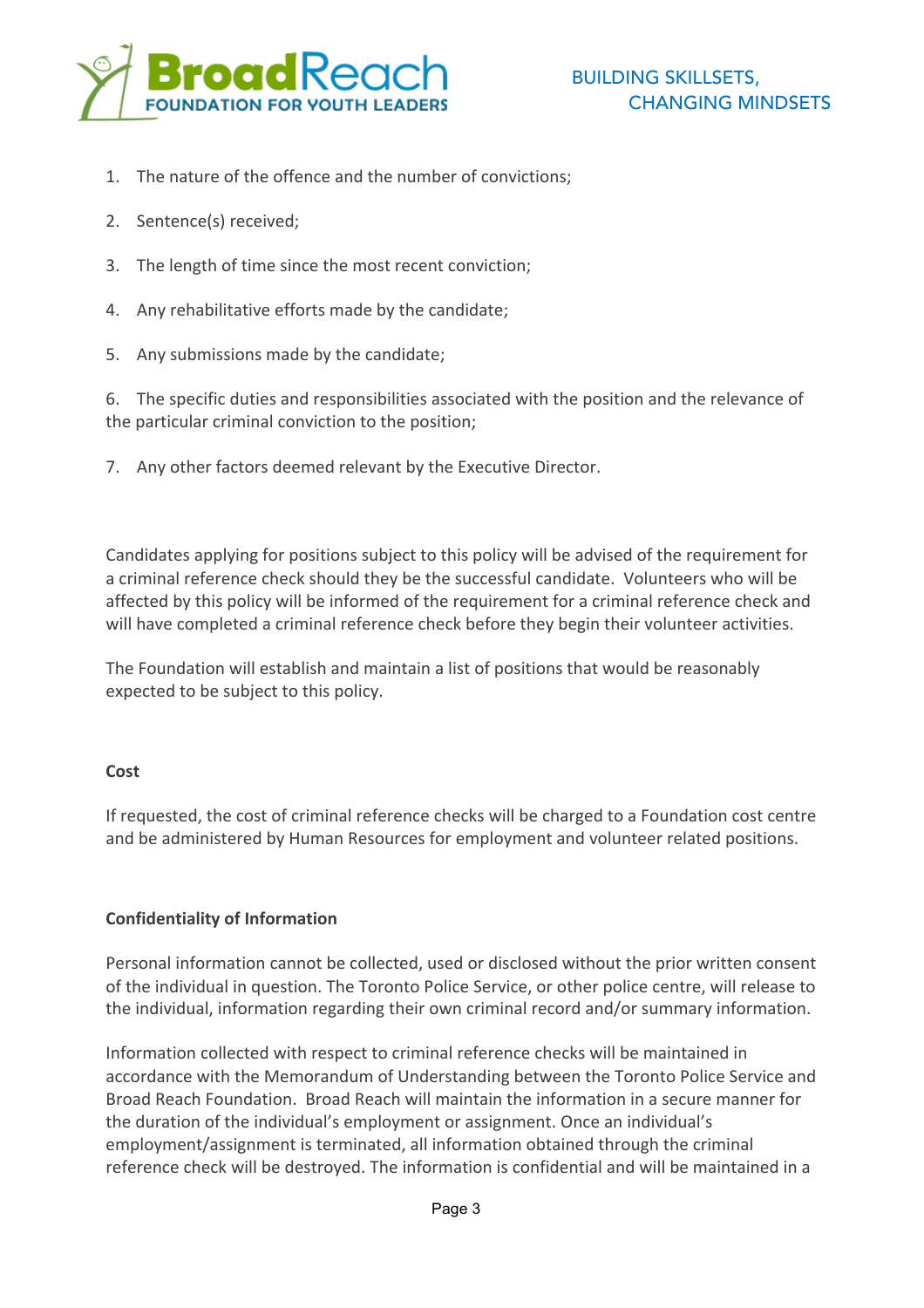separate file from the individual's official personnel file (if applicable). The information will be used solely for the purpose that the release of the information was required. Information provided by the Toronto Police Service will not be altered in any manner.

Information about offences under the *Young Offenders Act* will not be retained. A notation will be made in the individual's file indicating that information was disclosed through a criminal reference check, however, details with respect to the nature of the offence are protected under the *Young Offenders Act*.

## **Positions Requiring A Criminal Reference Check**

All employees or individuals who are associated with:

- 1. On water program and activities:
- 2. Ashore program and activities;

3. And any other position, which might be expected to come into contact with vulnerable individuals as defined in "Definitions".

## **Jurisdiction**

This policy falls under the jurisdiction of the Chair, Governance Committee. The application and interpretation of the policy, and its associated procedure, is the responsibility of the Executive Director with respect to employment and volunteer situations.

### **Procedure**

This procedure conforms to the requirements of the Toronto Police Service. Where the procedures of the police centre that has jurisdiction over the area in which an individual resides conflict with the procedures of the Toronto Police Service, the procedures of the relevant police centre shall apply. It is a requirement of the procedure established by the Toronto Police Service that up to three employees be designated as contact persons, to ensure consistent and accurate exchange of information and documentation. The contacts at the Foundation are:

- · Executive Director
- · Chair, Governance Committee
- · President, Board of Directors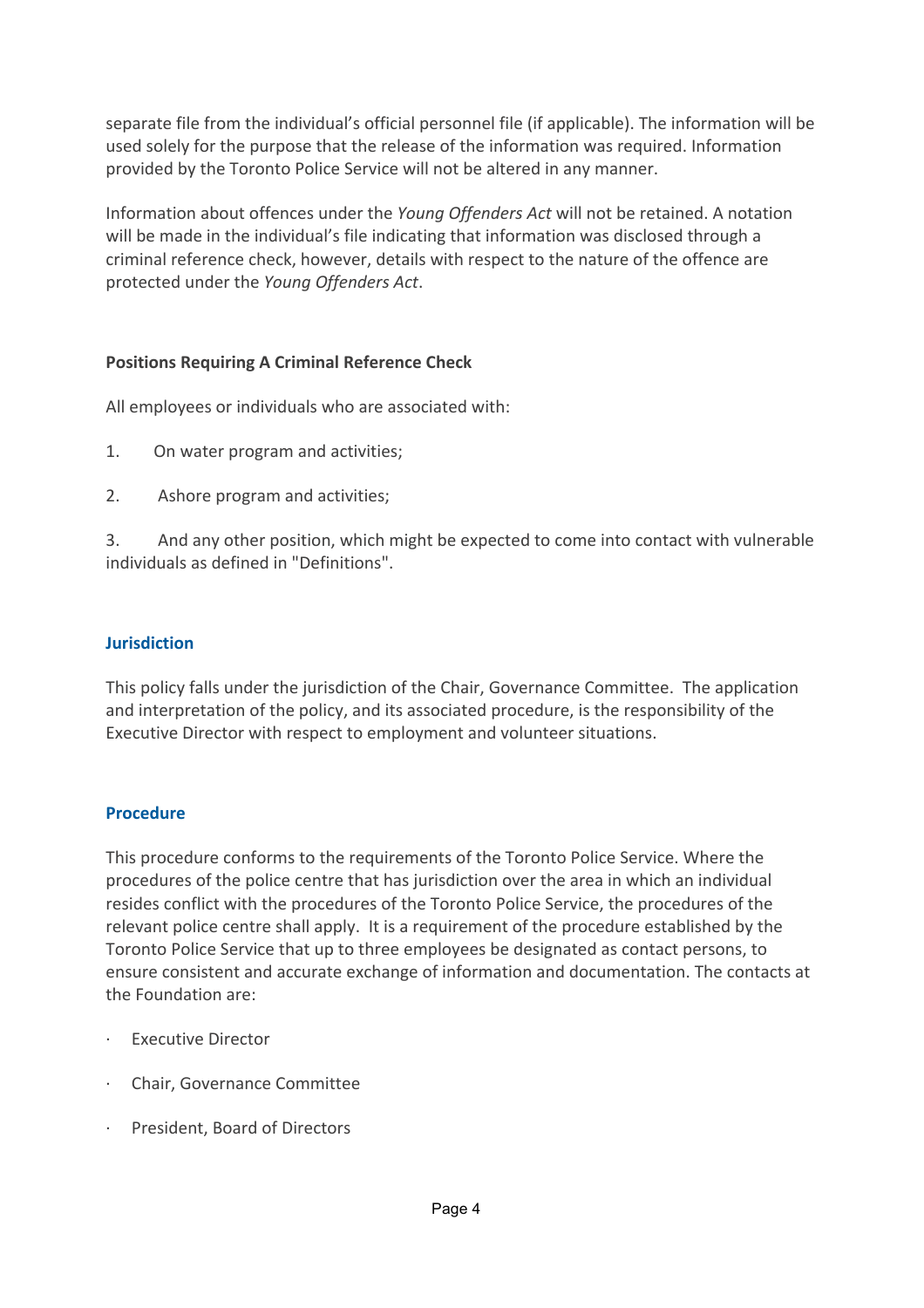

1. The Executive Director is responsible for engaging the volunteer or candidate in a position that is subject to the criminal reference check and s/he will:

a. Provide the individual with a *Consent to Disclosure of Personal Information* form;

b. Inform him/her of the criminal reference check process, including the type of information that will be disclosed (see definition);

c. Inform him/her that the presence of a criminal record does not automatically disqualify him/her from the position; and,

d. Request two pieces of identification to verify the identity of the individual, including one piece of photo identification.

2. Individuals requiring a criminal reference check are responsible for personally meeting this obligation prior to commencing employment or placement. If the individual is not a resident of Toronto, he/she will be informed that he/she will have to follow the procedures established by the police centre that has jurisdiction in his/her area. This may include personally attending the police centre, signing any required forms and disclosing the results of the criminal reference check to Ryerson.

3. Any individual being considered for a position for which there is a criminal reference check requirement and who refuses to comply with the requirement will be deemed to have withdrawn from the volunteer/employment competition and is no longer eligible for the position.

4. If the criminal reference check does not disclose any prior criminal record or summary information, the Toronto Police Service will send a copy of the original consent form, stamped "No Information On File," in the upper right corner. Upon receipt of the stamped form, the Foundation may confirm the individual in the position.

5. If the criminal reference check reveals a record of offense or summary information, the Toronto Police Service will send a letter to the individual advising him/her:

a. Of the information that has been gathered through the criminal reference check procedure;

b. That a letter has been sent to the Foundation indicating that information has been sent to the individual and to contact the individual for further details:

c. To contact the police department to arrange for a meeting to review the information revealed in the search.

6. Upon receipt of the letter, the Executive Director will contact the individual to discuss the situation. He/she will have the option of providing the written validation from the police